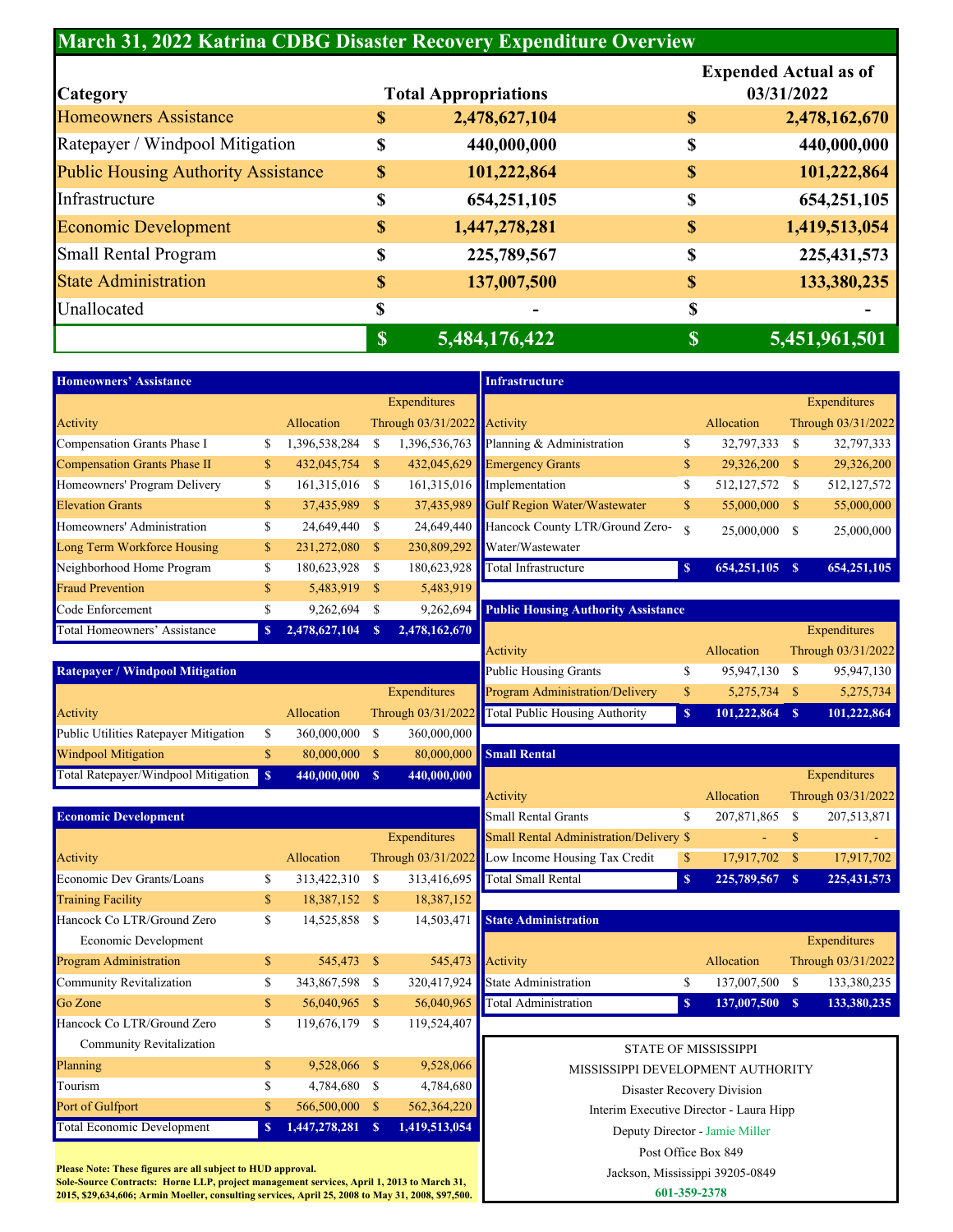| March 31, 2022 Katrina CDBG Disaster Recovery Program Summaries |                                                                                                                                                                                                                                 |                                                 |                           |  |  |  |  |  |
|-----------------------------------------------------------------|---------------------------------------------------------------------------------------------------------------------------------------------------------------------------------------------------------------------------------|-------------------------------------------------|---------------------------|--|--|--|--|--|
| <b>PROGRAM</b>                                                  | PROGRAM DESCRIPTION                                                                                                                                                                                                             | PROGRAM UPDATE                                  |                           |  |  |  |  |  |
| <b>Compensation Grant</b><br><b>Phase 1</b>                     | The purpose of the Compensation Grant Phase I program is to As of March 31, 2022:<br>provide a one-time grant payment, up to a maximum of<br>\$150,000, to eligible homeowners who suffered flood damage Applications Received: |                                                 | 26,751                    |  |  |  |  |  |
|                                                                 | to their primary residence as of August 29, 2005, from<br>Hurricane Katrina. In exchange for the grant payment, a<br>qualifying homeowner must agree to a covenant on their                                                     | <b>Grants Approved:</b>                         | 22,306                    |  |  |  |  |  |
|                                                                 | property that establishes flood insurance and elevation<br>requirements for them or any future owner of the land. After<br>certain deductions, the homeowner has complete discretion of Value of Grants Paid:                   | <b>Grants Closed:</b>                           | 21,572<br>\$1,418,555,069 |  |  |  |  |  |
|                                                                 | the use of grant funds, as allowable by State and Federal law,<br>as they work through their personal disaster recovery                                                                                                         | # of Grants Paid:                               | 21,380                    |  |  |  |  |  |
|                                                                 | situation.                                                                                                                                                                                                                      | # of Low/Mod Apps:                              | 7,091                     |  |  |  |  |  |
|                                                                 |                                                                                                                                                                                                                                 | Percentage of Low/Mod:                          | 33%                       |  |  |  |  |  |
| <b>Compensation Grant</b>                                       | The Compensation Grant Phase II program is designed to                                                                                                                                                                          | As of March 31, 2022:                           |                           |  |  |  |  |  |
| <b>Phase 2</b>                                                  | expand the Hurricane Katrina Homeowner's Grant Program to<br>provide assistance to homeowners who were not eligible for<br>the Compensation Grant Phase I program. A maximum of                                                 | <b>Applications Received:</b>                   | 10,448                    |  |  |  |  |  |
|                                                                 | \$100,000 in assistance will be available for homeowners who<br>wish to repair, rebuild, or relocate.                                                                                                                           | <b>Grants Approved:</b>                         | 6,744                     |  |  |  |  |  |
|                                                                 |                                                                                                                                                                                                                                 | <b>Grants Closed:</b>                           | 6,450                     |  |  |  |  |  |
|                                                                 |                                                                                                                                                                                                                                 | Value of Grants Paid:                           | \$433,626,851             |  |  |  |  |  |
|                                                                 |                                                                                                                                                                                                                                 | # of Grants Paid:                               | 6,376                     |  |  |  |  |  |
|                                                                 |                                                                                                                                                                                                                                 | # of Low/Mod Apps:                              | 5,296                     |  |  |  |  |  |
|                                                                 |                                                                                                                                                                                                                                 | Percentage of Low/Mod:                          | 83%                       |  |  |  |  |  |
| <b>Elevation Grants</b>                                         | In addition to Phase I and II Grants, eligible homeowners may As of March 31, 2022:<br>also receive a separate grant of \$30,000 to defray the costs of                                                                         |                                                 |                           |  |  |  |  |  |
|                                                                 | elevating their homes. This grant would be made available to<br>homeowners who meet the eligibility and program                                                                                                                 | <b>Applications Received:</b>                   | 9,529                     |  |  |  |  |  |
|                                                                 | requirements of Compensation Grants Phases I and II.                                                                                                                                                                            | <b>Grants Approved:</b>                         | 2,375                     |  |  |  |  |  |
|                                                                 |                                                                                                                                                                                                                                 | <b>Grants Closed:</b>                           | 1,926                     |  |  |  |  |  |
|                                                                 |                                                                                                                                                                                                                                 | Value of fully Disbursed<br><b>Grants Paid:</b> | \$30,060,671              |  |  |  |  |  |
|                                                                 |                                                                                                                                                                                                                                 | # of fully Disbursed<br>Grants paid:            | 1002                      |  |  |  |  |  |
|                                                                 |                                                                                                                                                                                                                                 | # of Low/Mod Apps:                              | 624                       |  |  |  |  |  |
|                                                                 |                                                                                                                                                                                                                                 | Percentage of Low/Mod:                          | 62%                       |  |  |  |  |  |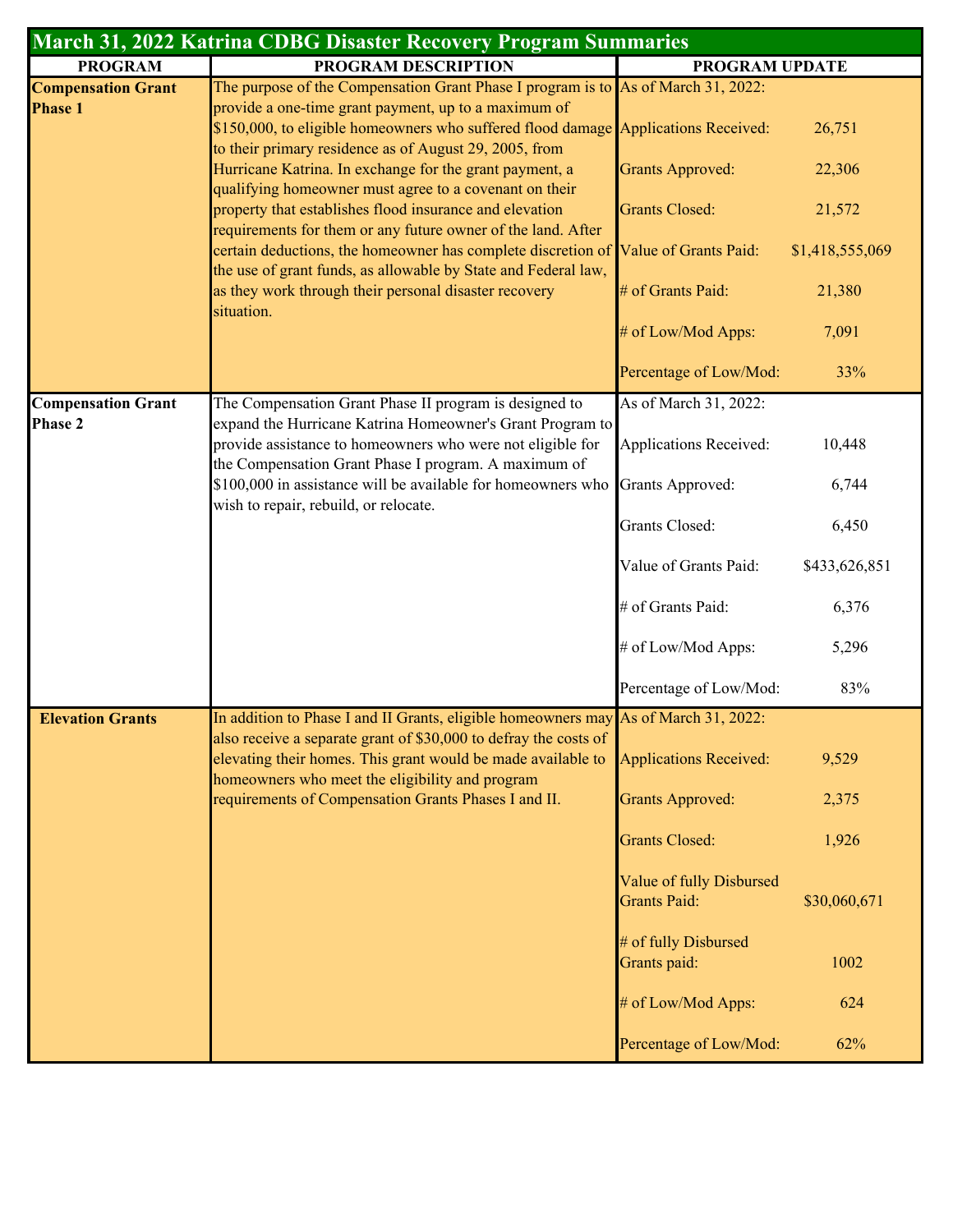| <b>March 31, 2022 Katrina CDBG Disaster Recovery Program Summaries</b>            |                                                                                                                                                                                                                                                                                                                                                                                                                                                                                                                                                                                                                                                                                                                                                                                                                                                       |                                                                                                                                                                                                                                            |  |  |  |  |  |  |  |
|-----------------------------------------------------------------------------------|-------------------------------------------------------------------------------------------------------------------------------------------------------------------------------------------------------------------------------------------------------------------------------------------------------------------------------------------------------------------------------------------------------------------------------------------------------------------------------------------------------------------------------------------------------------------------------------------------------------------------------------------------------------------------------------------------------------------------------------------------------------------------------------------------------------------------------------------------------|--------------------------------------------------------------------------------------------------------------------------------------------------------------------------------------------------------------------------------------------|--|--|--|--|--|--|--|
| <b>Long Term Workforce</b><br><b>Housing</b>                                      | The Long Term Workforce Housing Program provides a total As of March 31, 2022:<br>of \$231,272,080 million in grants and loans to local units of<br>government, nonprofits, and for profit organizations. The<br>program provides home rehabilitation and affordable housing<br>opportunities in Hancock, Harrison, Jackson, Pearl River,<br>George, and Stone Counties on the Mississippi Gulf Coast.                                                                                                                                                                                                                                                                                                                                                                                                                                                | # of Obligated Projects:<br>31<br># of Total Obligated Units:<br>2,799<br>Value of Grants Paid:<br>\$194,942,336<br># of Households Benefitting:<br>2,816                                                                                  |  |  |  |  |  |  |  |
| <b>Neighborhood Home</b>                                                          | The Neighborhood Home Program (NHP) is a Long Term<br>Workforce Housing Program to provide the eligible activities<br>of home repair, rehabilitation, and reconstruction for those<br>eligible applicants who have previously unmet Hurricane<br>Katrina-related housing needs. The direct beneficiaries are<br>4,415 cases identified through the "Unmet Housing Needs<br>Data Collection Project" as well as new cases identified<br>through intake and outreach in Hancock, Harrison, Jackson,<br>Pearl River, George, Stone, Lamar, Forrest, and Jones<br>Counties. Applicants must be low to moderate income to<br>become eligible and the property must have Katrina-related<br>damage, verified by an independent damage estimate, and<br>must also pass the eligibility screens of ownership, primary<br>residence, and environmental review. | As of March 31, 2022:<br># of Obligated Projects:<br>4<br># of Total Obligated Units:<br>328<br>Value of Grants Paid:<br>\$24,517,471<br># of Households Benefitting:<br>328                                                               |  |  |  |  |  |  |  |
| <b>Fraud Prevention Grant</b><br><b>Code Enforcement</b>                          | The purpose of the \$5,483,919 Fraud Prevention Grant is to<br>enable the Mississippi Office of the State Auditor to<br>investigate into reported instances of fraud identified in the<br>application and verification process of the Homeowner Grant<br>Assistance Program and any suspected fraud related to<br>general and residential rebuilding efforts within the Katrina<br>disaster area of Hancock, Harrison, Jackson and Pearl River<br>counties in Mississippi.<br>The purpose of the \$9,262,694 Code Enforcement Grant is to                                                                                                                                                                                                                                                                                                             | As of March 31, 2022:<br># of Fraud Cases Opened:<br>738<br># of Fraud Cases Closed:<br>735<br># of Indictments:<br>97<br># Plead Guilty:<br>68<br># Guilty Verdicts:<br>$\overline{4}$<br>As of March 31, 2022:                           |  |  |  |  |  |  |  |
| <b>Grants</b>                                                                     | provide funds for local permitting and building inspector<br>officials to ensure that new and rehabilitated structures are in<br>compliance with building codes. MDA has awarded grants to<br>sixteen local units of the government to hire code inspectors<br>to oversee the monumental task of rebuilding and repairing<br>structures devastated by Hurricane Katrina.                                                                                                                                                                                                                                                                                                                                                                                                                                                                              | Grants Awarded:<br>16<br><b>Grants Closed:</b><br>16<br>Value of Grants Paid:<br>\$9,262,694                                                                                                                                               |  |  |  |  |  |  |  |
| <b>Public Utilities</b><br><b>Ratepayer Mitigation</b><br>and Windpool Mitigation | The Ratepayer and Wind Pool Mitigation Program helps<br>utility and gas companies defray excessive costs associated<br>with damaged infrastructure and providing emergency<br>response services. In addition, this program also helps the<br>Mississippi Windstorm Underwriting Association (MWUA -<br>wind pool) offset insurance premium increases. Without the<br>State's grant program, all increased costs would eventually be<br>passed on to the ratepayer resulting in additional utility and<br>insurance costs to consumers.                                                                                                                                                                                                                                                                                                                | As of March 31, 2022:<br>Windpool Residential Grants: \$40,000,000<br>Windpool Commercial Grants: \$40,000,000<br>Windpool Total Paid:<br>\$80,000,000<br>Ratepayer Total Paid:<br>\$360,000,000<br>Ratepayer Program Closed on 10/20/2006 |  |  |  |  |  |  |  |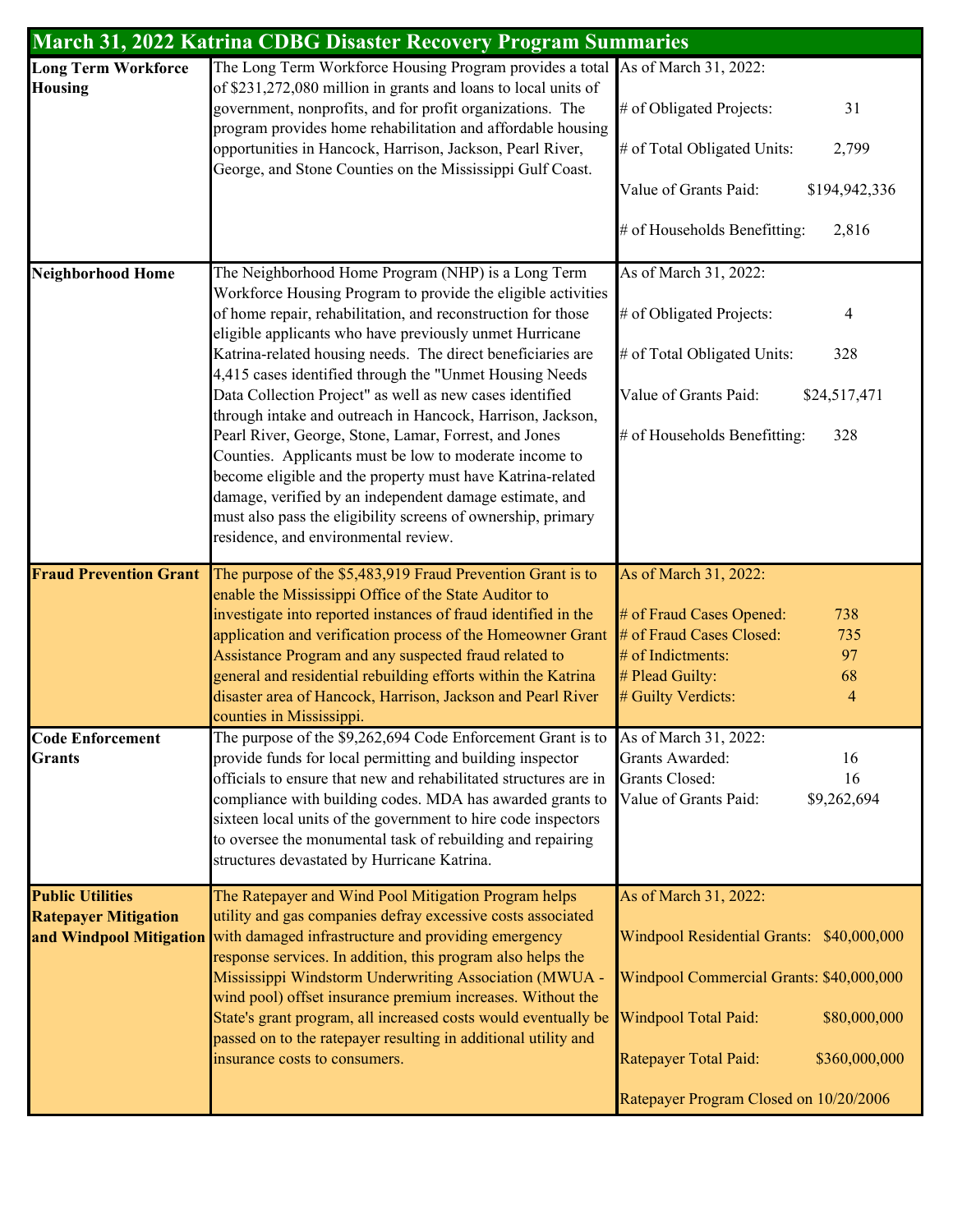|                                                                                                | March 31, 2022 Katrina CDBG Disaster Recovery Program Summaries                                                                                                                                                                                                     |                                                                                 |                  |
|------------------------------------------------------------------------------------------------|---------------------------------------------------------------------------------------------------------------------------------------------------------------------------------------------------------------------------------------------------------------------|---------------------------------------------------------------------------------|------------------|
| <b>Public Housing</b><br><b>Authority Assistance</b>                                           | The purpose of the \$101,222,864 Public Housing Program<br>grants is to provide funds to the Public Housing Authorities                                                                                                                                             | As of March 31, 2022:                                                           |                  |
| <b>Grants</b>                                                                                  | for repairs needed as a result of Hurricane Katrina. These<br>funds will be used to repair public housing and to provide                                                                                                                                            | # of Total Projects:<br>18                                                      |                  |
|                                                                                                | decent, safe and sanitary living accommodations for low and<br>medium income families.                                                                                                                                                                              | # of Properties Completed:<br>18<br>(construction/repair)                       |                  |
|                                                                                                |                                                                                                                                                                                                                                                                     | 1,955<br># of Units Completed:<br>(construction/repair)                         |                  |
|                                                                                                |                                                                                                                                                                                                                                                                     | 1833 Units Completed with CDBG Funds<br>122 Units Completed with Non-CDBG Funds |                  |
| <b>Infrastructure and</b>                                                                      | The Gulf Coast Regional Infrastructure Program identifies                                                                                                                                                                                                           | As of March 31, 2022:                                                           |                  |
| <b>Hancock Co LTR</b><br><b>Ground Zero-</b><br><b>Water/Wastewater</b>                        | the water, wastewater, and storm water infrastructure needs of<br>the six Gulf Region counties of Hancock, Harrison, George,<br>Jackson, Pearl River and Stone and provides infrastructure for                                                                      | # of Total Projects:                                                            | 68               |
|                                                                                                | long-term growth and recovery in these counties. HUD has<br>allocated a total of \$654,251,863 to this program to develop                                                                                                                                           | # of Projects under Construction:                                               | $\boldsymbol{0}$ |
|                                                                                                | and implement infrastructure projects within these six<br>counties.                                                                                                                                                                                                 | # of Projects Complete/Closed :                                                 | 68               |
|                                                                                                |                                                                                                                                                                                                                                                                     | # of Projects substantially complete:                                           | $\boldsymbol{0}$ |
| <b>Economic Development</b>                                                                    | The Economic Development Program is designed to assist                                                                                                                                                                                                              | As of March 31, 2022                                                            |                  |
| and Hancock Co.                                                                                | local governments affected by Hurricane Katrina provide                                                                                                                                                                                                             | # of Projects Received:                                                         | 68               |
| <b>LTR/Ground Zero</b><br><b>Economic Development</b>                                          | infrastructure to support economic development. The program<br>provides grants or loans to local governments to assist<br>companies in creating or retaining jobs. There is                                                                                         | # of Projects Awarded:                                                          | 62               |
|                                                                                                | \$346,880,792 allocated to this program.                                                                                                                                                                                                                            | # of Projects Under Construction:                                               | $\boldsymbol{0}$ |
|                                                                                                |                                                                                                                                                                                                                                                                     | # of Projects Completed:                                                        | 62               |
| <b>Community</b>                                                                               | The Community Revitalization Program provides funds to                                                                                                                                                                                                              | As of March 31, 2022:                                                           |                  |
| <b>Revitalization, Planning,</b><br><b>Go Zone, and Hancock</b><br><b>Co. LTR /Ground Zero</b> | local governments to help rebuild their downtown areas and<br>public buildings that were damaged or destroyed by Hurricane $\#$ of Projects Awarded, Net:<br>Katrina. There is \$529,112,808 allocated for this program.                                            |                                                                                 | 211              |
| <b>Community</b><br><b>Revitalization</b>                                                      |                                                                                                                                                                                                                                                                     | # of Projects Under Construction:                                               | 6                |
|                                                                                                |                                                                                                                                                                                                                                                                     | # of Projects Completed:                                                        | 205              |
| <b>Tourism Grant Program</b>                                                                   | The South Mississippi Tourism Industry Restoration Grant                                                                                                                                                                                                            | As of March 31, 2022:                                                           |                  |
|                                                                                                | Program provides funding for an expansive advertising,<br>promotions, and events marketing campaign to bring out-of-<br>state travelers back to the Mississippi Gulf Coast region. The                                                                              | # of Grants Awarded:                                                            | 28               |
|                                                                                                | primary objective is to increase the number of visitors to the<br>impacted area to recover and sustain the small businesses that<br>rely on tourism, increase and sustain related jobs, and return<br>the tax revenues to the communities in which these businesses | # of Grants Completed:                                                          | 28               |
|                                                                                                | reside.                                                                                                                                                                                                                                                             |                                                                                 |                  |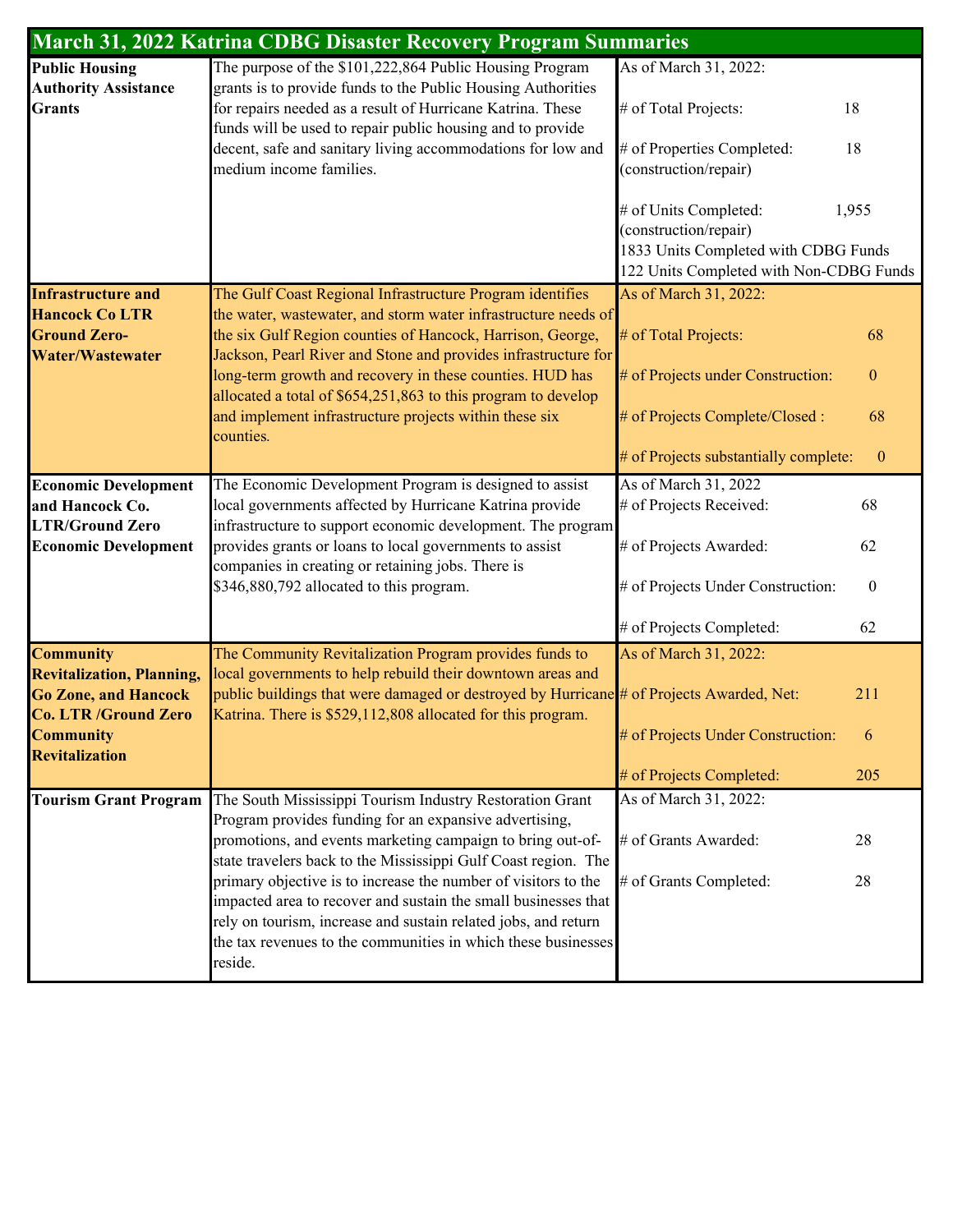|                                                   | March 31, 2022 Katrina CDBG Disaster Recovery Program Summaries                                                                                                                                                                                                                                                                                                                                                             |                                                                                                                                                                                                                                                                                                                                                                                                                                                                                                                                                                                                                                                                                                                                                                                                                                               |
|---------------------------------------------------|-----------------------------------------------------------------------------------------------------------------------------------------------------------------------------------------------------------------------------------------------------------------------------------------------------------------------------------------------------------------------------------------------------------------------------|-----------------------------------------------------------------------------------------------------------------------------------------------------------------------------------------------------------------------------------------------------------------------------------------------------------------------------------------------------------------------------------------------------------------------------------------------------------------------------------------------------------------------------------------------------------------------------------------------------------------------------------------------------------------------------------------------------------------------------------------------------------------------------------------------------------------------------------------------|
| <b>Port of Gulfport</b>                           | The Port of Gulfport was allocated \$566,500,000 to rebuild<br>and restore the damage to its facilities caused by Hurricane<br>Katrina. The allocated funds will assist in providing<br>mitigation against future damage, prevent future recurrence of proceeding. Material shortages and labor<br>damage and destruction in Hurricane events, and provide the<br>long term recovery of the operating capacity of the Port. | As of March 31, 2022:<br><b>Total Disbursements:</b><br>\$562,364,220<br>The Port of Gulfport Restoration Project is<br>issues are driving the schedule. Remaining<br>contracts open are: CH2M Hill, they are<br>working with the USACE on permitting issues<br>related to the navigation channel and Eley<br>Guild Hardy Architects who are the CM to the<br>Ocean Enterprise Facility. Wharton Smith is<br>the contractor for the OEF and construction is<br>progressing a bit slower than planned.<br>Materials to produce the exterior panels for<br>the building has become a major impact to the<br>schedule. Installation of the exterior hat<br>channel is completed, the building is dried and<br>interior finish work has begun. The<br>mechanical, electrical and plumbing are all<br>progressing but lagging. Exterior grading is |
| <b>Small Rental Assistance</b><br><b>Programs</b> | The Small Rental Assistance Program assists small rental<br>property owners and low to moderate income families by<br>providing forgivable gap financing loans for the repair,<br>construction, or conversion of affordable rental housing in<br>Jackson, Harrison, Hancock, and Pearl River Counties, all<br>counties severely impacted by Hurricane Katrina.                                                              | As of March 31, 2022:<br># of Units Closed:<br>4037<br># of Units Disbursed with<br><b>Building Permits:</b><br>4037<br># of Units Disbursed with<br>Certificates of Occupancy:<br>3484                                                                                                                                                                                                                                                                                                                                                                                                                                                                                                                                                                                                                                                       |
| <b>Low Income Housing</b><br><b>Tax Credits</b>   | The Low Income Housing Tax Credits Program provides<br>owners of affordable housing projects an additional source of<br>gap financing for projects receiving affordable housing tax<br>credits from Mississippi Home Corporation.                                                                                                                                                                                           | As of March 31, 2022:<br># of Applications Approved:<br>10<br># of MHC Loan Closings:<br>$8\,$<br>$\overline{7}$<br># of Properties Completed:<br># of Units completed with<br>certificates of occupancy:<br>618                                                                                                                                                                                                                                                                                                                                                                                                                                                                                                                                                                                                                              |